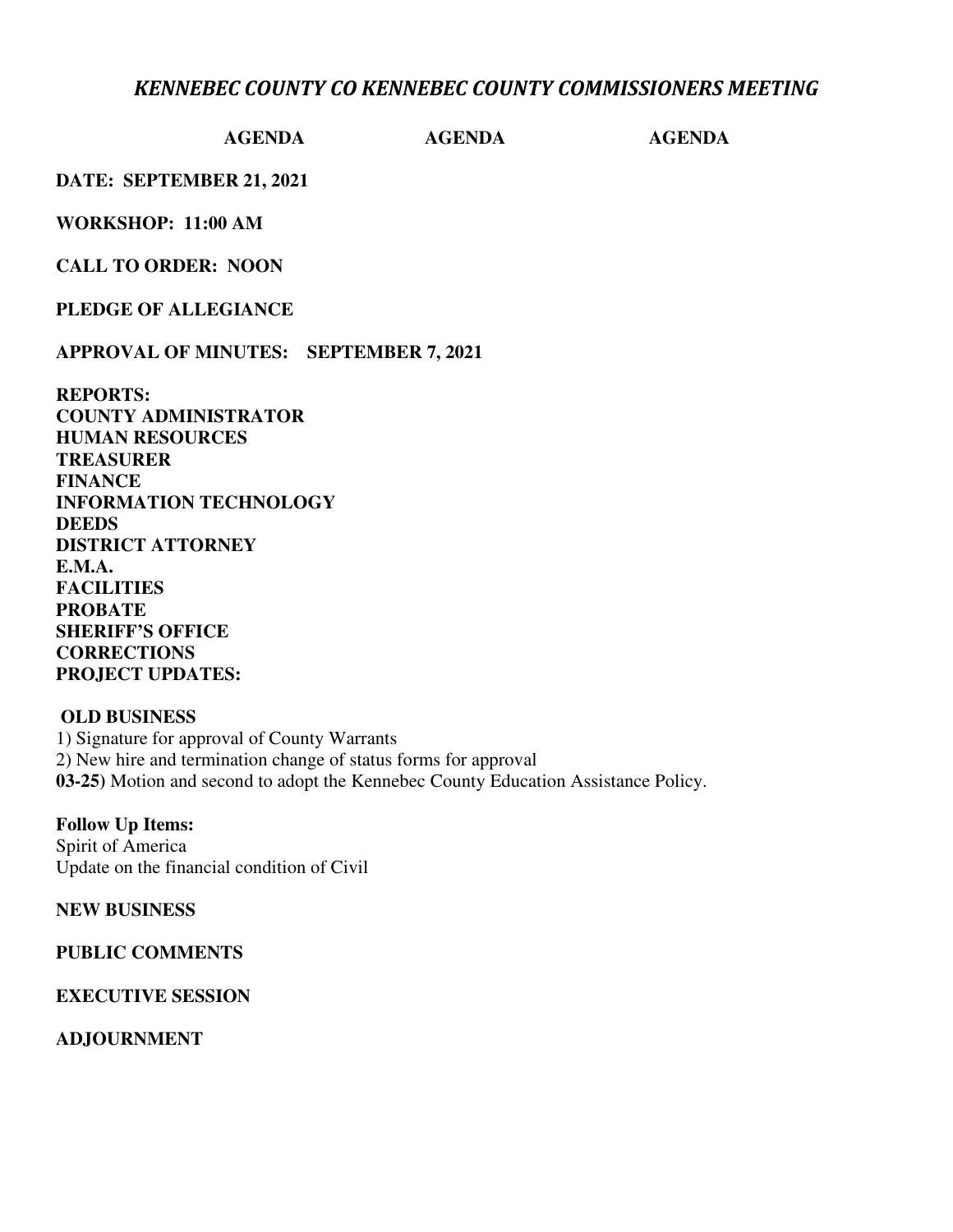# **Commissioners Minutes September 7, 2021**

**Present: Chairman Patsy Crockett, Nancy Rines, Commissioner, George Jabar, Commissioner Robert Devlin County Administrator, Terry York, Human Resources Manager, Megan Dickey, Human Resources Asst., Tom Doore, Dep. Treasurer, Sean Goodwin, EMA, Diane Wilson, Deeds, Beverly Bustin-Hatheway, Sheriff Ken Mason, Lt. Slaney, Correctional Facility, D.A. Maeghan Maloney, Dan Brunelle, Facilities Manager** 

|                             | <b>Discussion</b>                                                                                                                        | <b>Action</b>        |
|-----------------------------|------------------------------------------------------------------------------------------------------------------------------------------|----------------------|
| <b>Call to order</b>        | $12:00 \text{ pm}$                                                                                                                       |                      |
| <b>Minutes</b>              | Motion and second to accept the minutes of August 17, 2021                                                                               | 3 in favor 0 opposed |
|                             | Promotion Ceremony - Kirby Bradburn from CO to Corporal                                                                                  | 3 in favor 0 opposed |
| <b>County Administrator</b> | <b>Robert Devlin, County Administrator:</b>                                                                                              |                      |
|                             | We are starting to get some applications in for the rescue grants.                                                                       |                      |
|                             | I've had a conference call with other county commissioners and                                                                           |                      |
|                             | it should be noted that the final rules are not out yet. The                                                                             |                      |
|                             | applications are on the website and we should probably talk                                                                              | Update               |
|                             | about holding an open house at the end of the month, if possible,                                                                        |                      |
|                             | for municipal officials to go over the direction of this. The                                                                            |                      |
|                             | management of the grant will be tough and some agencies are                                                                              |                      |
|                             | hiring a person to just deal with the grant as the funds can be                                                                          |                      |
|                             | used for that.                                                                                                                           |                      |
|                             | <b>Commissioner Nancy Rines:</b> I would like to motion that we                                                                          |                      |
|                             | put a position together and post for it.                                                                                                 | Update               |
| <b>Human Resources</b>      | Terry York, Assistant County Administrator: We have the                                                                                  |                      |
|                             | education policy on the agenda.                                                                                                          | Update               |
|                             |                                                                                                                                          |                      |
|                             | New legislation from Maine PERS is also on the agenda and will<br>need to be completed by November 1 <sup>st</sup> . These funds will be |                      |
|                             | Post-Tax. We must get a vote today in order to complete these                                                                            | Update               |
|                             | for the Nov. 1 <sup>st</sup> deadline. I will be putting out a memo and                                                                  |                      |
|                             | attending briefings to get to all employees for this.                                                                                    |                      |
|                             |                                                                                                                                          |                      |
|                             | Megan Dickey: We have two new corrections officers to start on                                                                           |                      |
|                             | Sept. $20th$ .                                                                                                                           | Update               |
|                             |                                                                                                                                          |                      |
| <b>Treasurer</b>            | <b>Tom Doore, Dep. Treasurer:</b>                                                                                                        |                      |

### **Absent: Devon Parson, IT, Sean Goodwin, EMA, Kathy Ayers, Probate**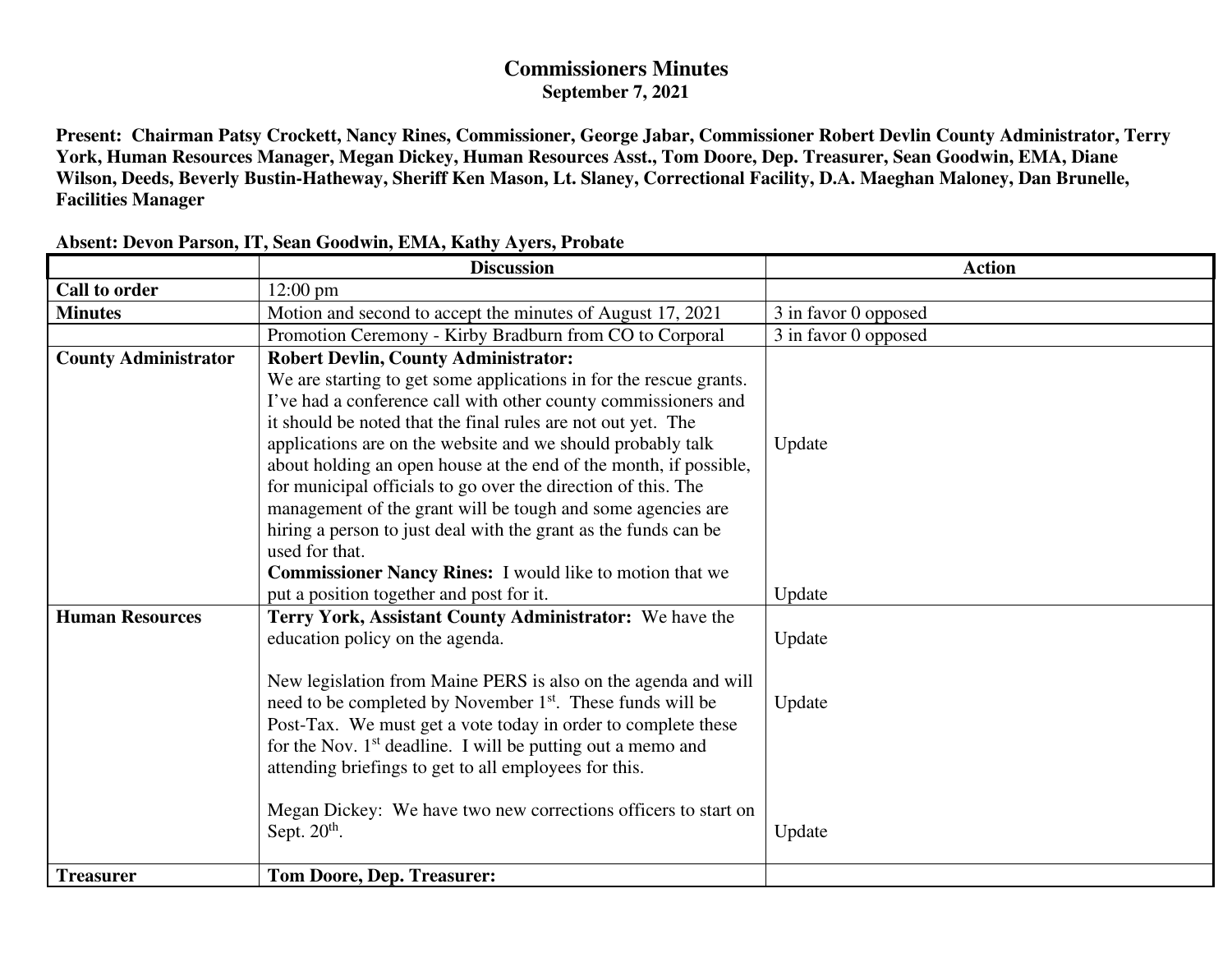|                          | <b>Discussion</b>                                                                                                                                                                                                                              | <b>Action</b> |
|--------------------------|------------------------------------------------------------------------------------------------------------------------------------------------------------------------------------------------------------------------------------------------|---------------|
|                          | Today's total warrant is for \$3,286,950 total warrant with the<br>majority for Thermo-Scientific, jail food and jail medical/mental<br>health billing.                                                                                        | Update        |
|                          | The general fund has \$9,992,000 which is invested in the<br>Kennebec Savings Bank cash sweep.<br>The recovery fund has \$11,878,000 in cash sweep also.<br>The investment fund has $$2,150,000$ and that is up $$2000$ since<br>last meeting. | Update        |
|                          | Municipal taxes received total \$8.3 million, including \$1.8 mil<br>from the City of Augusta.                                                                                                                                                 | Update        |
|                          | General warrant and restitution warrant will require signatures<br>today.                                                                                                                                                                      | Update        |
|                          | Cindi Ferguson, Finance Director: Our income report has<br>been filed, which included the body scanner at the jail.                                                                                                                            | Update        |
|                          | I would like to give a sincere thanks to Diana Murphy for her<br>work on restitution and opening an account for this and working<br>on the reconciliations that needed to be completed.                                                        | Update        |
|                          | I've received a draft of the FY20 audit report, there are a few<br>more questions we need to answer.                                                                                                                                           | Update        |
|                          | Sandra, Tracie and I went to a training on governmental<br>accounting which provided some good insight on the concepts<br>we utilize.                                                                                                          | Update        |
|                          | We also received the jail funding (\$2.1Million) as well as the<br>additional \$240,000 for the CARA program.                                                                                                                                  | Update        |
| <b>Deeds</b>             | Beverly Bustin-Hatheway, Register of Deeds: We are up from<br>last year which includes \$1249.62 this month.                                                                                                                                   |               |
| <b>District Attorney</b> | Maeghan Maloney, District Attorney: I would also like to                                                                                                                                                                                       | Update        |
|                          | thank Cindi with regard to teach Diana and take the time to look<br>at processes.                                                                                                                                                              | Update        |
|                          |                                                                                                                                                                                                                                                |               |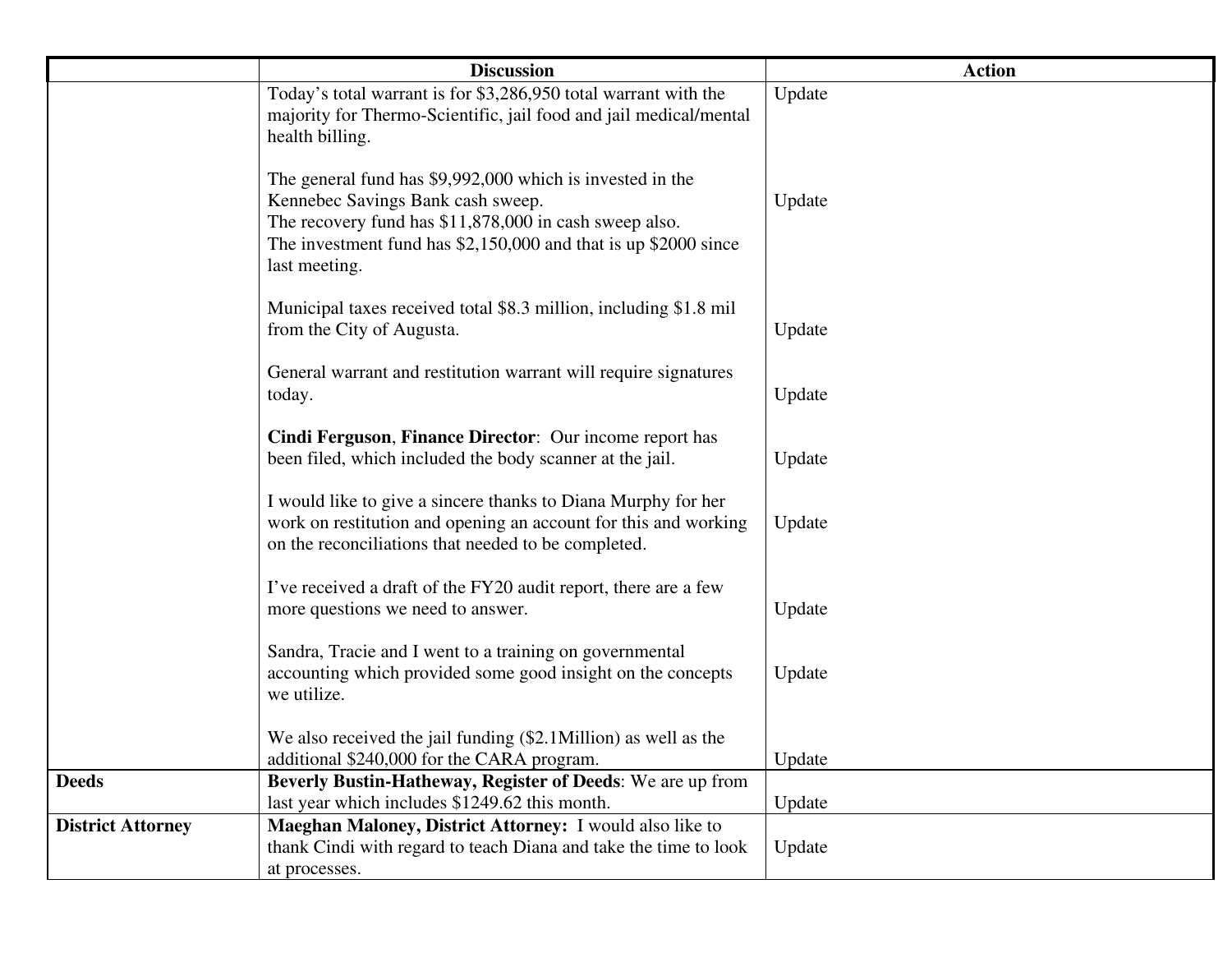|                               | <b>Discussion</b>                                                                                                                                                                                                                                                                                                         | <b>Action</b> |
|-------------------------------|---------------------------------------------------------------------------------------------------------------------------------------------------------------------------------------------------------------------------------------------------------------------------------------------------------------------------|---------------|
|                               | We've received our VOCA grant which we get every year and<br>supports our victim/witness advocate and ours (Kelly Stanton)<br>does some great work in the effort put into this.<br>One of the interns we hired over the summer has come back to<br>work for college credit and has really helped and worked out<br>great. | Update        |
|                               | We had a meeting to address the opioid issue and to get some<br>ideas at the table, all went well to this point.                                                                                                                                                                                                          | Update        |
|                               | We continue to have jury trials which are going well.                                                                                                                                                                                                                                                                     | Update        |
| <b>EMA</b>                    | Sean Goodwin, EMA Director: Things are going well in the<br>office and we've got all of the towns' info for the mitigation plan<br>and will send it to MEMA for proofreading.                                                                                                                                             | Update        |
|                               | The Windsor fair went well, with about 18 vaccinations per day<br>of the fair.                                                                                                                                                                                                                                            | Update        |
|                               | We're waiting on the Homeland Security grant response with<br>FEMA.                                                                                                                                                                                                                                                       | Update        |
|                               | Requests are coming in again for PPE and numbers are climbing<br>again. The CDC is currently handling those requests but I'm<br>sure we'll get that process back with the numbers going back up.                                                                                                                          | Update        |
| <b>Facilities</b>             | <b>Dan Brunelle, Facilities Maintenance:</b><br>I am in between a lot of contract estimates so there is not a lot to<br>report right now – to include water intrusion and the parking lot.                                                                                                                                | Update        |
|                               | I'm also in the process of putting a full report together for all the<br>of the county buildings as far as what is wrong, what needs to be<br>done and priority for each.                                                                                                                                                 | Update        |
| <b>Information Technology</b> | <b>Devon Parsons, IT: Absent</b>                                                                                                                                                                                                                                                                                          |               |
| <b>Probate</b>                | Kathy Ayers, Register of Probate: Absent                                                                                                                                                                                                                                                                                  |               |
| <b>Sheriff/Corrections:</b>   | <b>Sheriff Ken Mason:</b><br>We are up to staff on the patrol side other than the two we<br>currently have at the academy.                                                                                                                                                                                                | Update        |